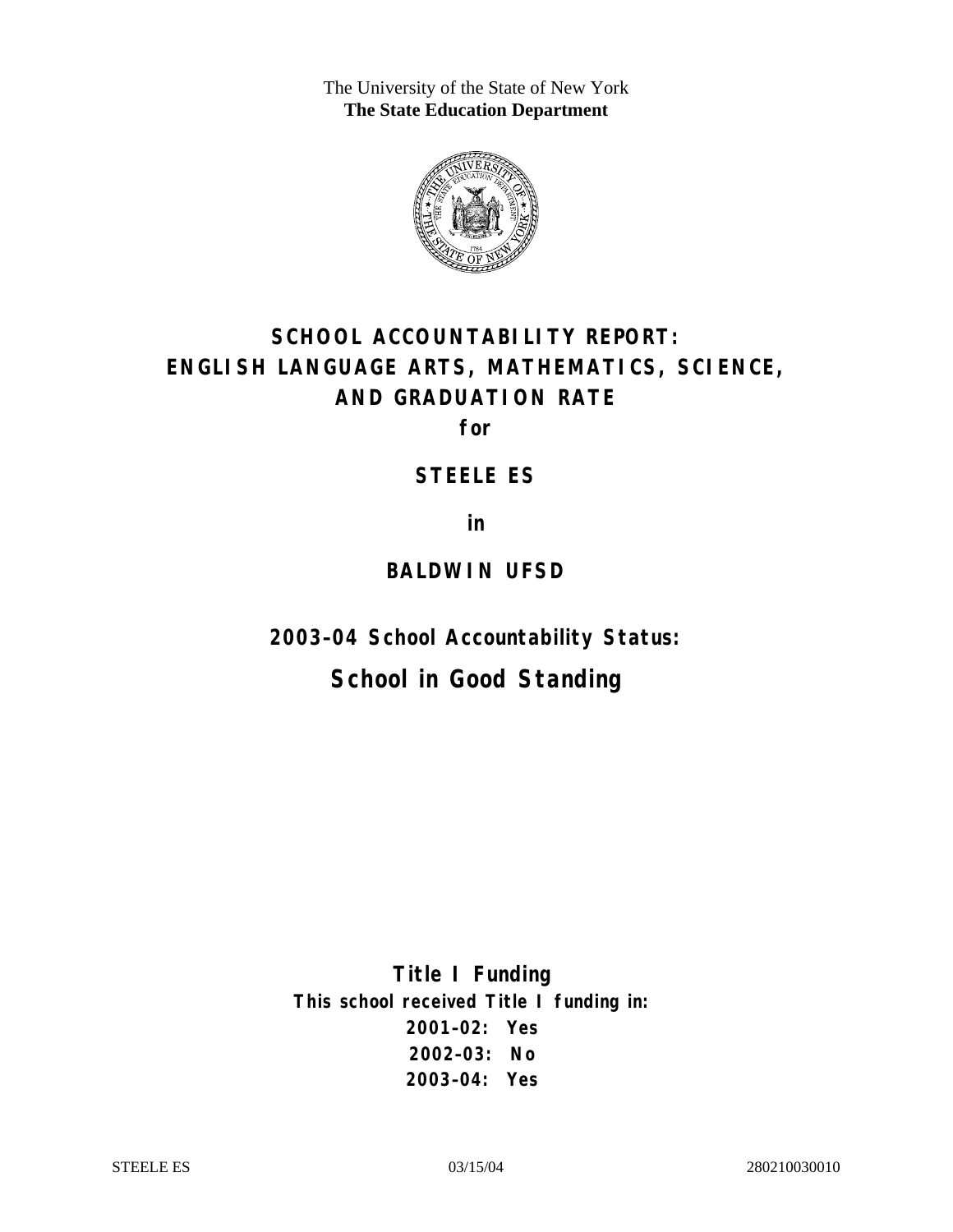### **District/School Accountability Status Categories**

The list below defines the district or school status categories under New York State's district and school accountability system, which is divided into a Federal Title I component and a State component. A district or school that does not receive Title I funding in a school year does not have a federal status in that year. Schools receiving Title I funds that are not in good standing must provide school choice for their students; those in need of improvement year 2 and beyond must also provide Supplemental Education Services to eligible students. Other consequences for districts and schools not in good standing can be found at: www.emsc.nysed.gov/deputy/nclb/accountability/siinfo.htm. To be removed from any improvement status, a district or school must make Adequate Yearly Progress (AYP) for two consecutive years, or in the case of a School Under Registration Review, achieve the performance targets established for the school by the Commissioner.

**District/School in Good Standing:** A district or school is considered to be in good standing if it has not been identified as a District or School in Need of Improvement, Requiring Corrective Action, Planning for Restructuring, or Requiring Academic Progress, or as a School Under Registration Review.

**District/School Requiring Academic Progress:** Under the State component of New York's accountability system, a district or school that did not make AYP in the same grade and subject for two consecutive years is considered a School Requiring Academic Progress (Year 1) the following year. In each succeeding year that the school fails to make AYP, the year designation is incremented by one.

**District/School in Need of Improvement (Year 1):** A district or school that has not made AYP for two consecutive years in the same grade or subject while receiving Title I funds is considered a District/School in Need of Improvement (Year 1) the following year.

**District/School in Need of Improvement (Year 2):** A District or School in Need of Improvement (Year 1) that does not make AYP in the grade or subject for which it was identified while receiving Title I funds is considered a District or School in Need of Improvement (Year 2) the following year.

**District/School Requiring Corrective Action:** A District or School in Need of Improvement (Year 2) that does not make AYP in the grade or subject for which it was identified while receiving Title I funds is considered a District or School Requiring Corrective Action the following year.

**District/School Planning for Restructuring:** A District or School Requiring Corrective Action that does not make AYP in the grade or subject for which it was identified while receiving Title I funds is considered a District or School Planning for Restructuring the following year.

**School Under Registration Review (SURR):** Schools that are farthest from the State standard and have been determined by the Commissioner to be most in need of improvement are Schools Under Registration Review. These schools must achieve performance targets specified by the Commissioner of Education in their area(s) of identification within a prescribed timeframe or risk having their registration revoked by the Board of Regents.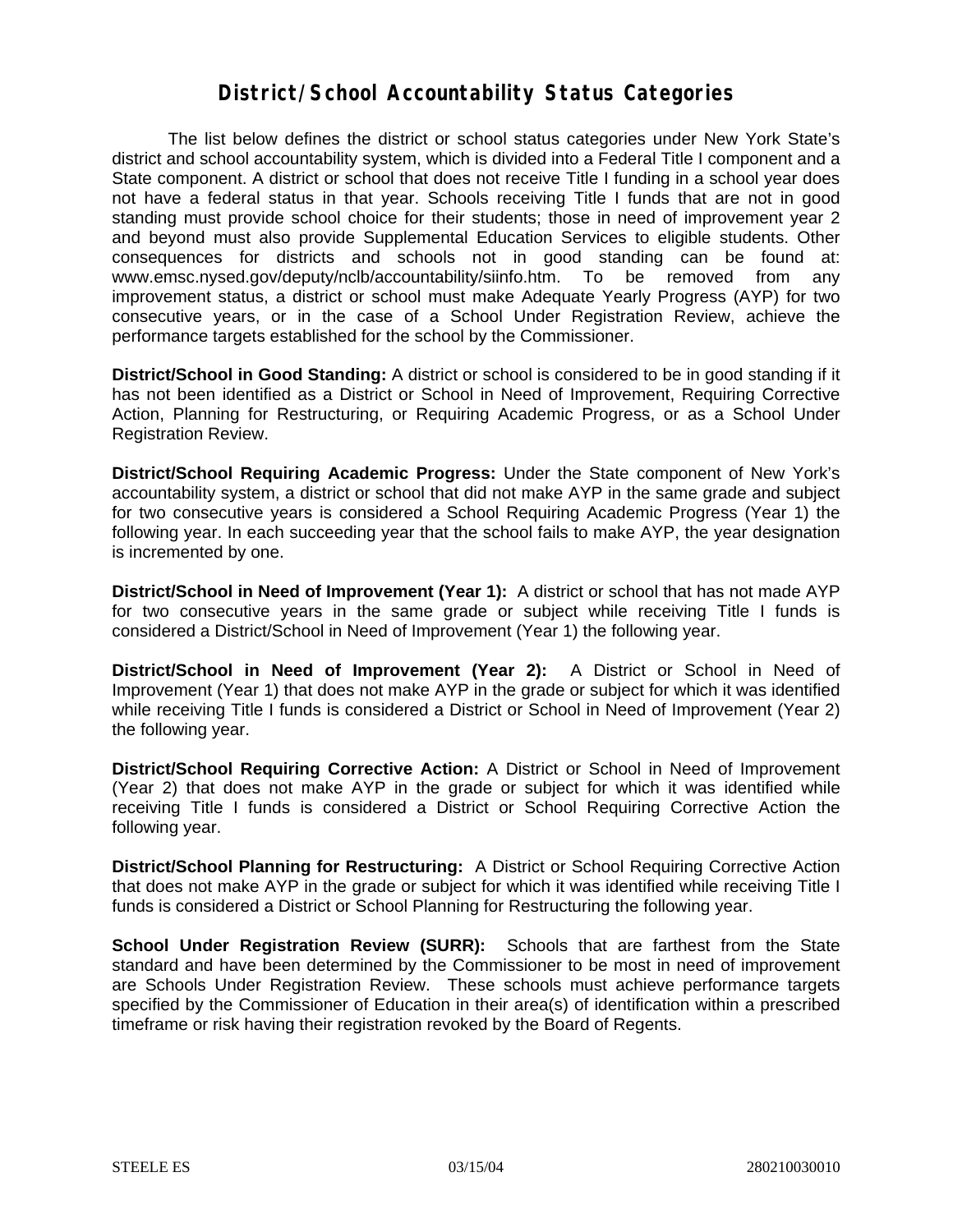# **Elementary-Level English Language Arts**

Definitions of terms, such as Performance Index and Effective Annual Measurable Objective (AMO), are in the glossary, which is the last page of this report.

**For a school to make Adequate Yearly Progress (AYP) in 2002–03, every accountability group must make AYP.** 

**For an accountability group to make AYP in 2002–03, it must** 

- 1. meet the 95 percent participation requirement (*2002–03 Participation*), *and*
- 2. *either* meet its Effective AMO *or* make safe harbor (*2002–03 Performance* and *Standards*).

To meet the participation requirement, 95 percent of the grade 4 enrollment in each accountability group with 40 or more students must

be tested. To meet the Effective AMO, the Performance Index for each group with 30 or more continuously enrolled students must equal or exceed the Effective AMO. To make safe harbor, the Performance Index of each of these groups must equal or exceed its ELA safe harbor target *and* the group must meet the elementary-level science qualification for safe harbor. (See the elementary-level science page of this report for further information on meeting the science qualification for safe harbor.)

*ELA Safe Harbor Targets:* The elementary-level 2002–03 ELA Safe Harbor Target is calculated by using the following equation: 2001–02 PI + (200 – the 2001–02 PI) <sup>×</sup> 0.10. The 2003–04 ELA Safe Harbor Target is calculated by using the following equation: 2002–03 PI + (200 – the 2002–03 PI)  $\times$  0.10. The 2003–04 target is provided for groups whose PI was below the Effective AMO in 2002–03.

| <b>Accountability Group</b>       | 2002-03 Participation |                                    | 2002-03 Performance*                                    |                      | 2002-03 Standards |                                     |                                                           |                                                              | 2003-04                                           |
|-----------------------------------|-----------------------|------------------------------------|---------------------------------------------------------|----------------------|-------------------|-------------------------------------|-----------------------------------------------------------|--------------------------------------------------------------|---------------------------------------------------|
|                                   | Grade 4<br>Enrollment | Percent of<br>Enrollment<br>Tested | Count of<br>Continuously<br>Enrolled<br><b>Students</b> | Performance<br>Index | Effective<br>AMO  | <b>ELA Safe</b><br>Harbor<br>Target | Met the<br>Science<br>Qualification<br>for Safe<br>Harbor | <b>Made</b><br><b>AYP</b> in<br><b>ELA</b> in<br>$2002 - 03$ | <b>ELA Safe</b><br><b>Harbor</b><br><b>Target</b> |
| All Students                      | 45                    | 100%                               | 45                                                      | 182                  | 109               |                                     |                                                           | <b>Yes</b>                                                   |                                                   |
| <b>Students with Disabilities</b> | $\overline{2}$        |                                    | $\overline{2}$                                          |                      |                   |                                     |                                                           |                                                              |                                                   |
| American Indian/Alaskan Native    |                       |                                    |                                                         |                      |                   |                                     |                                                           |                                                              |                                                   |
| <b>Black</b>                      | 6                     |                                    | 6                                                       |                      |                   |                                     |                                                           |                                                              |                                                   |
| Hispanic                          | 3                     |                                    | 3                                                       |                      |                   |                                     |                                                           |                                                              |                                                   |
| Asian or Pacific Islander         |                       |                                    |                                                         |                      |                   |                                     |                                                           |                                                              |                                                   |
| White                             | 36                    |                                    | 36                                                      | 183                  | 107               |                                     |                                                           | <b>Yes</b>                                                   |                                                   |
| <b>Limited English Proficient</b> |                       |                                    |                                                         |                      |                   |                                     |                                                           |                                                              |                                                   |
| Economically Disadvantaged        |                       |                                    |                                                         |                      |                   |                                     |                                                           |                                                              |                                                   |
| <b>Final AYP Determination</b>    |                       |                                    |                                                         |                      |                   |                                     |                                                           | <b>Yes</b>                                                   |                                                   |

\*For schools with fewer than 30 continuously enrolled tested students in 2002–03, data for 2001–02 and 2002–03 were combined to determine counts and PIs.

\*\*Groups with a "\*\*" are not required to meet the science qualification for safe harbor to make safe harbor in English and mathematics because fewer than 30 students in the group were administered the science test.

**State accountability status in elementary-level English language arts: School in Good Standing** 

Title I accountability status in elementary-level English language arts: School Status Not Applicable, did not use Title I funds in one school **y e ar**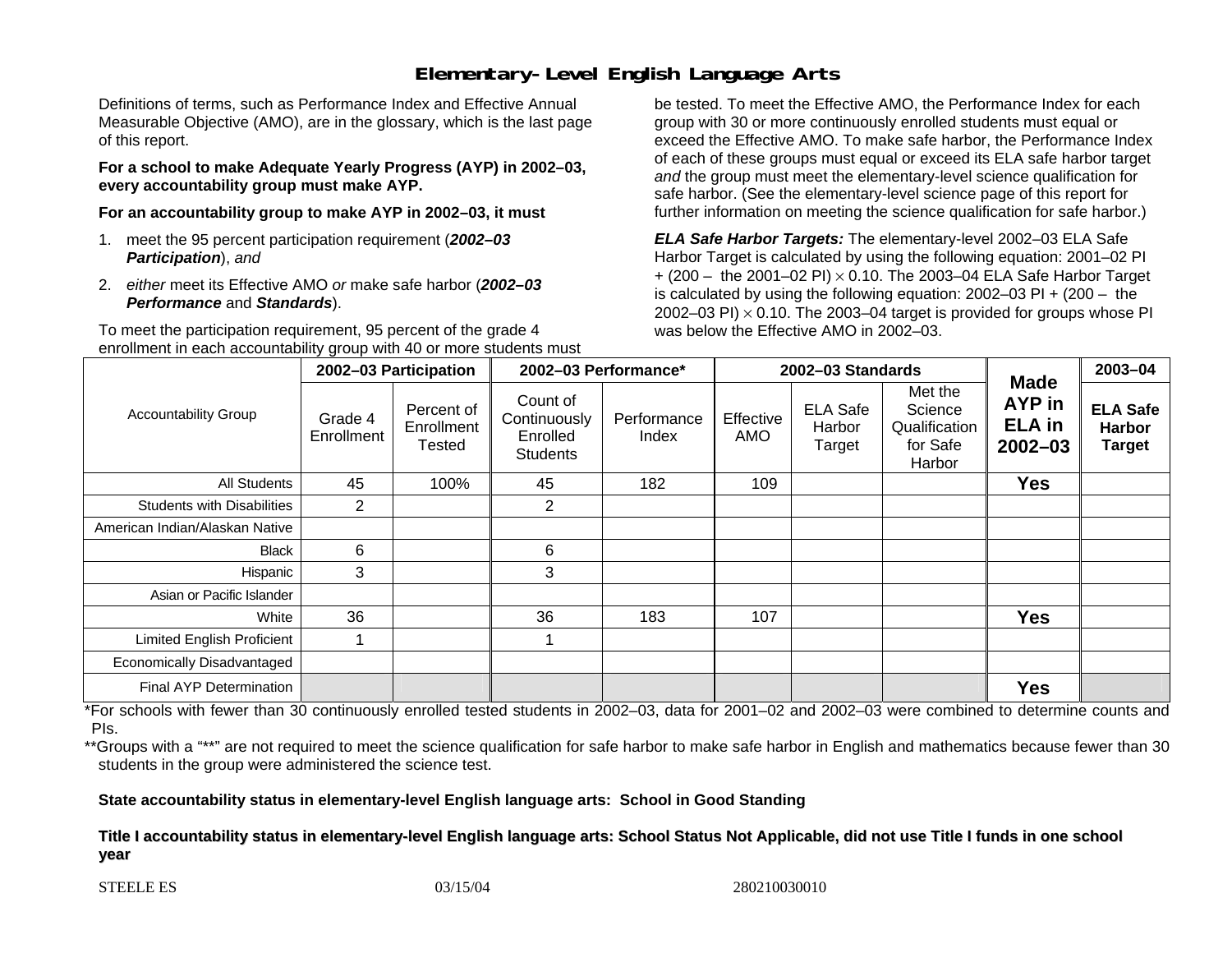# **Elementary-Level Mathematics**

Definitions of terms, such as Performance Index and Effective Annual Measurable Objective (AMO), are in the glossary, which is the last page of this report.

**For a school to make Adequate Yearly Progress (AYP) in 2002–03, every accountability group must make AYP.** 

**For an accountability group to make AYP in 2002–03, it must** 

- 1. meet the 95 percent participation requirement (*2002–03 Participation*), *and*
- 2. *either* meet its Effective AMO *or* make safe harbor (*2002–03 Performance* and *Standards*).

To meet the participation requirement, 95 percent of the grade 4 enrollment in each accountability group with 40 or more students must

be tested. To meet the Effective AMO, the Performance Index for each group with 30 or more continuously enrolled students must equal or exceed the Effective AMO. To make safe harbor, the Performance Index of each of these groups must equal or exceed its math safe harbor target *and* the group must meet the elementary-level science qualification for safe harbor. (See the elementary-level science page of this report for further information on meeting the science qualification for safe harbor.)

*Math Safe Harbor Targets:* The elementary-level 2002–03 Math Safe Harbor Target is calculated by using the following equation: 2001–02 PI + (200 – the 2001–02 PI) × 0.10. The 2003–04 Math Safe Harbor Target is calculated by using the following equation: 2002–03 PI + (200  $-$  the 2002–03 PI)  $\times$  0.10. The 2003–04 target is provided for groups whose PI was below the Effective AMO in 2002–03.

| <b>Accountability Group</b>       | 2002-03 Participation |                                           | 2002-03 Performance*                                    |                      | 2002-03 Standards |                               |                                                           |                                                 | 2003-04                                            |
|-----------------------------------|-----------------------|-------------------------------------------|---------------------------------------------------------|----------------------|-------------------|-------------------------------|-----------------------------------------------------------|-------------------------------------------------|----------------------------------------------------|
|                                   | Grade 4<br>Enrollment | Percent of<br>Enrollment<br><b>Tested</b> | Count of<br>Continuously<br>Enrolled<br><b>Students</b> | Performance<br>Index | Effective<br>AMO  | Math Safe<br>Harbor<br>Target | Met the<br>Science<br>Qualification<br>for Safe<br>Harbor | <b>Made</b><br>AYP in<br>Math in<br>$2002 - 03$ | <b>Math Safe</b><br><b>Harbor</b><br><b>Target</b> |
| All Students                      | 48                    | 100%                                      | 48                                                      | 181                  | 122               |                               |                                                           | <b>Yes</b>                                      |                                                    |
| <b>Students with Disabilities</b> | 2                     |                                           | $\overline{2}$                                          |                      |                   |                               |                                                           |                                                 |                                                    |
| American Indian/Alaskan Native    |                       |                                           |                                                         |                      |                   |                               |                                                           |                                                 |                                                    |
| <b>Black</b>                      | 6                     |                                           | 6                                                       |                      |                   |                               |                                                           |                                                 |                                                    |
| Hispanic                          | $5\overline{)}$       |                                           | 5                                                       |                      |                   |                               |                                                           |                                                 |                                                    |
| Asian or Pacific Islander         |                       |                                           |                                                         |                      |                   |                               |                                                           |                                                 |                                                    |
| White                             | 37                    |                                           | 37                                                      | 186                  | 120               |                               |                                                           | <b>Yes</b>                                      |                                                    |
| <b>Limited English Proficient</b> | 4                     |                                           | 4                                                       |                      |                   |                               |                                                           |                                                 |                                                    |
| Economically Disadvantaged        |                       |                                           |                                                         |                      |                   |                               |                                                           |                                                 |                                                    |
| <b>Final AYP Determination</b>    |                       |                                           |                                                         |                      |                   |                               |                                                           | <b>Yes</b>                                      |                                                    |

\*For schools with fewer than 30 continuously enrolled tested students in 2002–03, data for 2001–02 and 2002–03 were combined to determine counts and PIs. \*\*Groups with a "\*\*" are not required to meet the science qualification for safe harbor to make safe harbor in English and mathematics because fewer than 30 students in the group were administered the science test.

**State accountability status in elementary-level mathematics: School in Good Standing** 

Title I accountability status in elementary-level mathematics: School Status Not Applicable, did not use Title I funds in one school year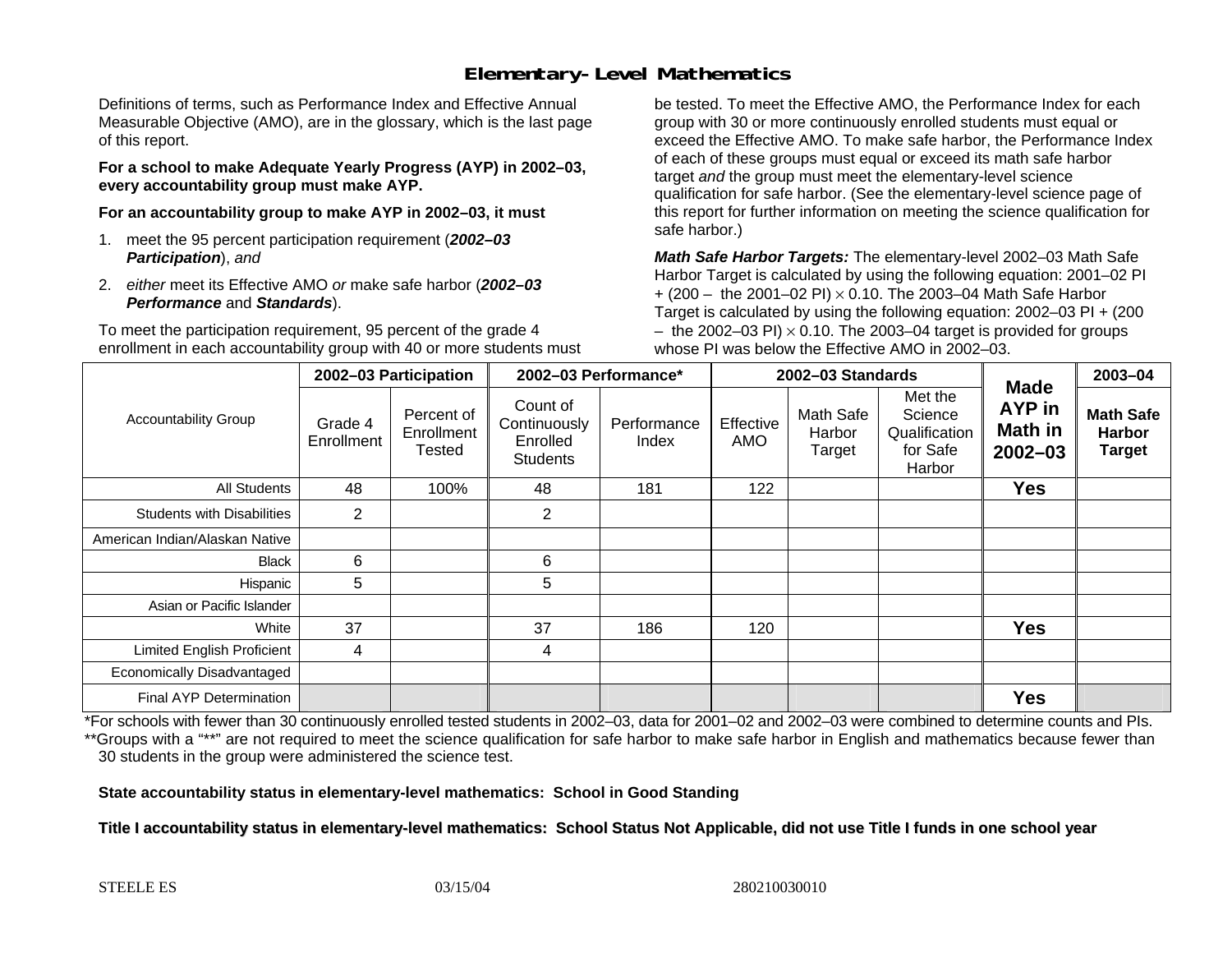## **Elementary-Level Science**

Definitions of terms, such as Progress Target and Adequate Yearly Progress (AYP), are in the glossary, which is the last page of this report.

*Made AYP in Science in 2002–03:* For a school to make AYP in science, the Percent At or Above SDL for the "All Students" group must equal or exceed the State Science Standard or the Science Progress Target.

**State Designated Level (SDL):** The score that students taking the elementary-level science test must equal or exceed on the written portion of the test to meet the State Science Standard.

*Qualification for Safe Harbor in Elementary-Level ELA and Math:* For an accountability group to be considered Qualified for Safe Harbor in Elementary-Level ELA and Math, the Percent At or Above SDL must equal or exceed the State Science Standard or the Science Progress Target in elementary-level science for that group. Groups with fewer than 30 students tested in elementary-level science are not subject to this qualification criterion.

*Science Progress Targets:* The elementary-level 2002–03 Science Progress Target is calculated by adding one point to the 2001–02 Percent At or Above SDL. The 2003–04 Science Progress Target is calculated by multiplying the 2002–03 Percent At or Above SDL by two and then adding one point. The 2003–04 target is provided for groups whose Percent At or Above SDL was below the State Science Standard in 2002–03.

|                                   | 2002-03 Performance*                                    |                            | 2002-03 Standards                   |                               |                                             | $2002 - 03$                                                             | $2003 - 04$                   |
|-----------------------------------|---------------------------------------------------------|----------------------------|-------------------------------------|-------------------------------|---------------------------------------------|-------------------------------------------------------------------------|-------------------------------|
| <b>Accountability Group</b>       | Count of<br>Continuously<br>Enrolled<br><b>Students</b> | Percent At or<br>Above SDL | <b>State</b><br>Science<br>Standard | Science<br>Progress<br>Target | <b>Made AYP</b><br>in Science<br>in 2002-03 | Qualified for<br>Safe Harbor in<br>Elementary-<br>Level ELA and<br>Math | Science<br>Progress<br>Target |
| All Students                      | 47                                                      | 85                         | 40                                  |                               | <b>Yes</b>                                  | Yes                                                                     |                               |
| <b>Students with Disabilities</b> | $\overline{2}$                                          |                            |                                     |                               |                                             |                                                                         |                               |
| American Indian/Alaskan Native    |                                                         |                            |                                     |                               |                                             |                                                                         |                               |
| <b>Black</b>                      | 6                                                       |                            |                                     |                               |                                             |                                                                         |                               |
| Hispanic                          | 4                                                       |                            |                                     |                               |                                             |                                                                         |                               |
| Asian or Pacific Islander         |                                                         |                            |                                     |                               |                                             |                                                                         |                               |
| White                             | 37                                                      | 84                         | 40                                  |                               |                                             | <b>Yes</b>                                                              |                               |
| Limited English Proficient        | 3                                                       |                            |                                     |                               |                                             |                                                                         |                               |
| Economically Disadvantaged        |                                                         |                            |                                     |                               |                                             |                                                                         |                               |
| <b>Final AYP Determination</b>    |                                                         |                            |                                     |                               | <b>Yes</b>                                  |                                                                         |                               |

\*For schools with fewer than 30 continuously enrolled students in 2002–03, data for 2001–02 and 2002–03 were combined to determine counts and percents at or above SDL.

#### **State accountability status in elementary-level science: School in Good Standing**

#### Title I accountability status in elementary-level science: School Status Not Applicable, did not use Title I funds in one school year